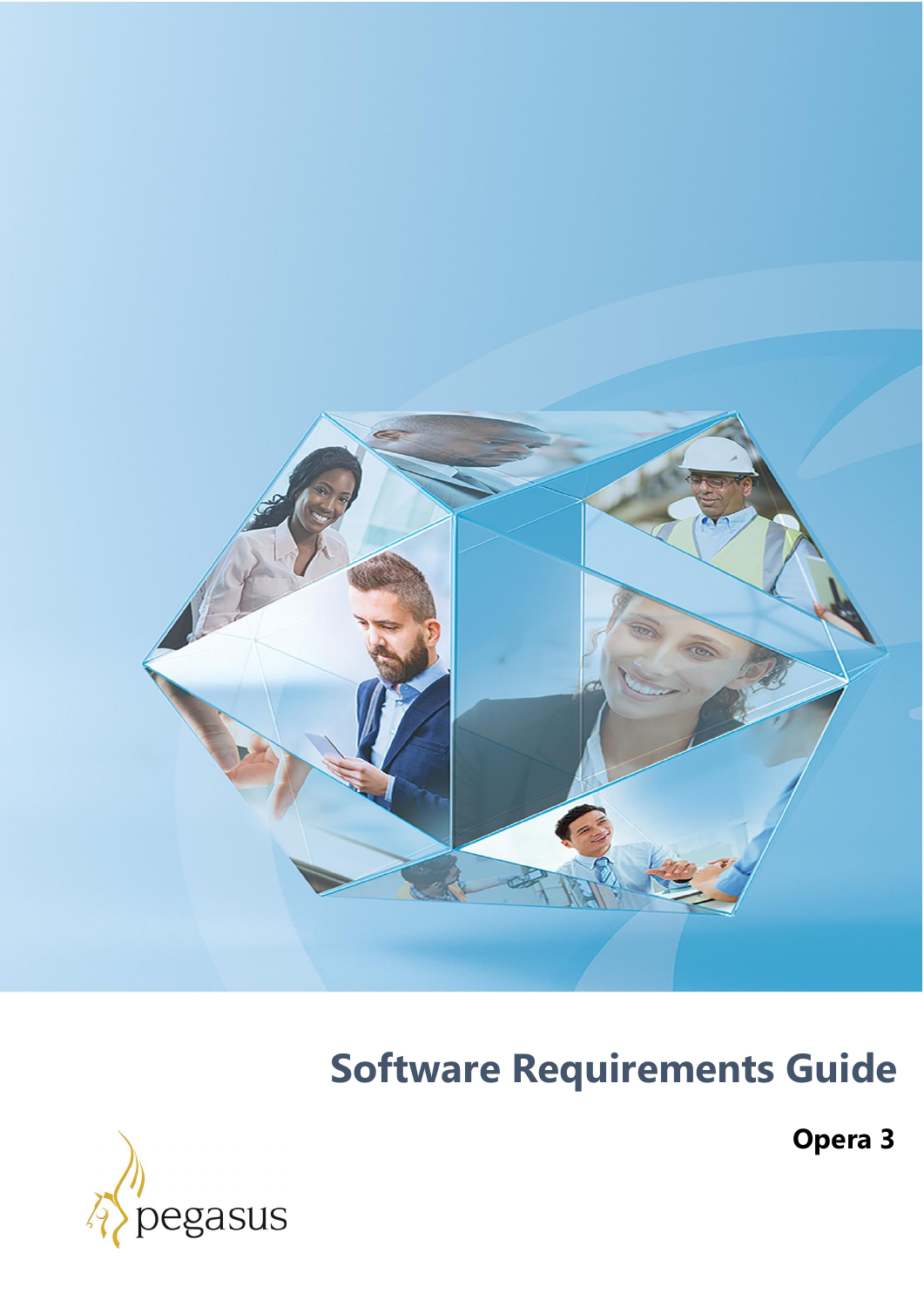**Opera 3 (2.91.00) May 2022 Version 1.0**

© Pegasus Software (a trading name of Infor (United Kingdom) Limited). All rights reserved.

Manual published by:

Pegasus Software Orion House Orion Way Kettering Northamptonshire NN15 6PE



www.pegasus.co.uk

All rights reserved. No part of this manual or any accompanying programs may be copied, sold, loaned or in any way disposed of by way of trade or for any kind of profit or incentive without the express permission of Pegasus Software in writing, or as specified in the licence agreement which accompanies this manual and associated programs.

Whilst Pegasus Software takes reasonable steps to ensure that the contents of this manual are up to date, and correctly describe the functioning of the programs, neither Pegasus Software nor any of its Partners give any warranty that the manual is error free, nor that the programs will perform all functions stated in the manual. Pegasus Software has a policy of continual improvement of its software and accordingly this manual may describe features which are no longer available in the current release of the software available to customers, or which are proposed for a future release of the software. Under no circumstances will Pegasus Software or any of its Partners have any liability to any customer arising out of any error, omission or inaccuracy in this manual.

Pegasus Software is a trading name of Infor (United Kingdom) Limited. Office Address: Orion House, Orion Way, Kettering, Northamptonshire, NN15 6PE (Registered Office: One Central Boulevard, Blythe Valley Park, Shirley, Solihull, England B90 8BG) Registered in England No. 2766416

All trademarks are acknowledged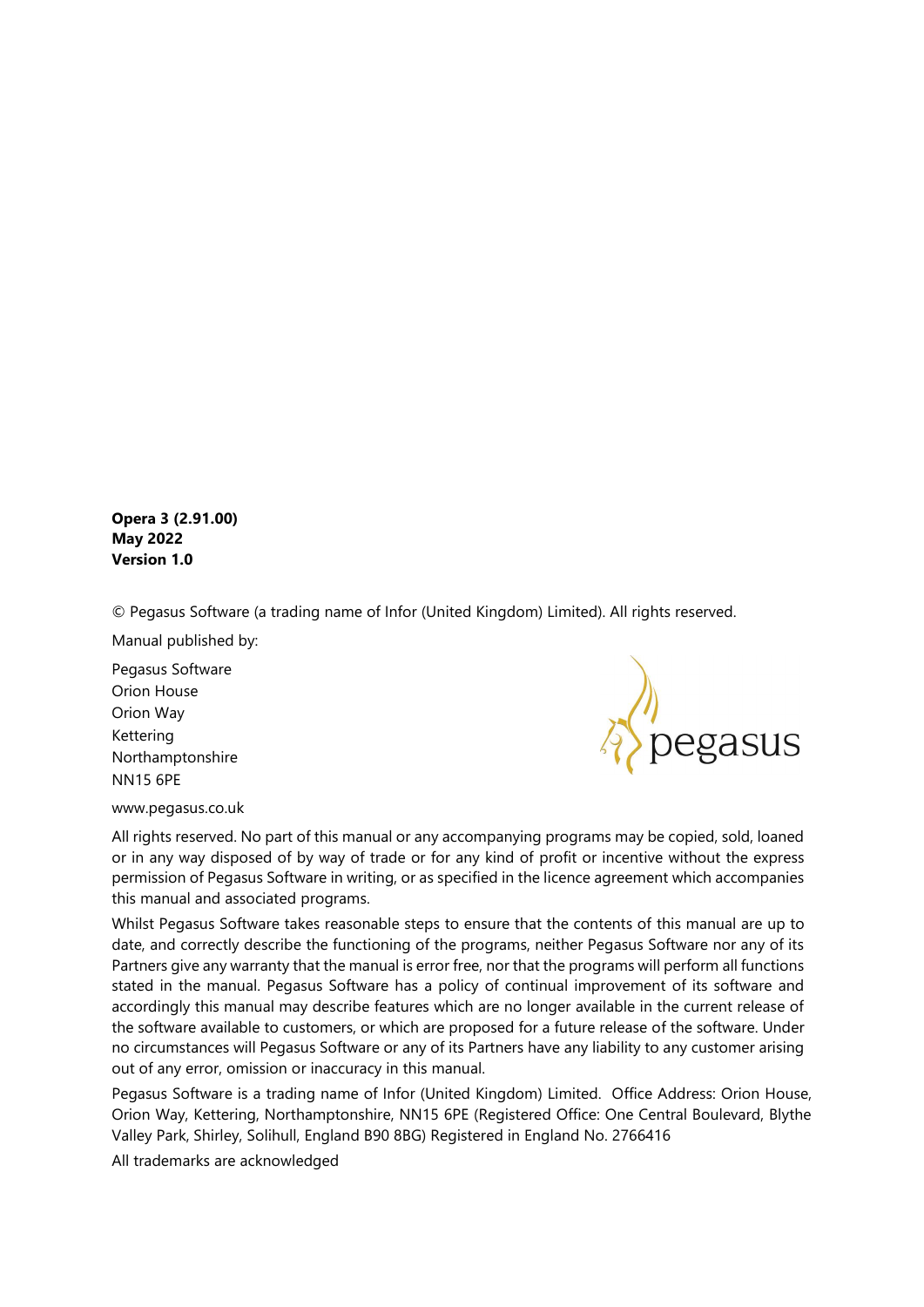# Contents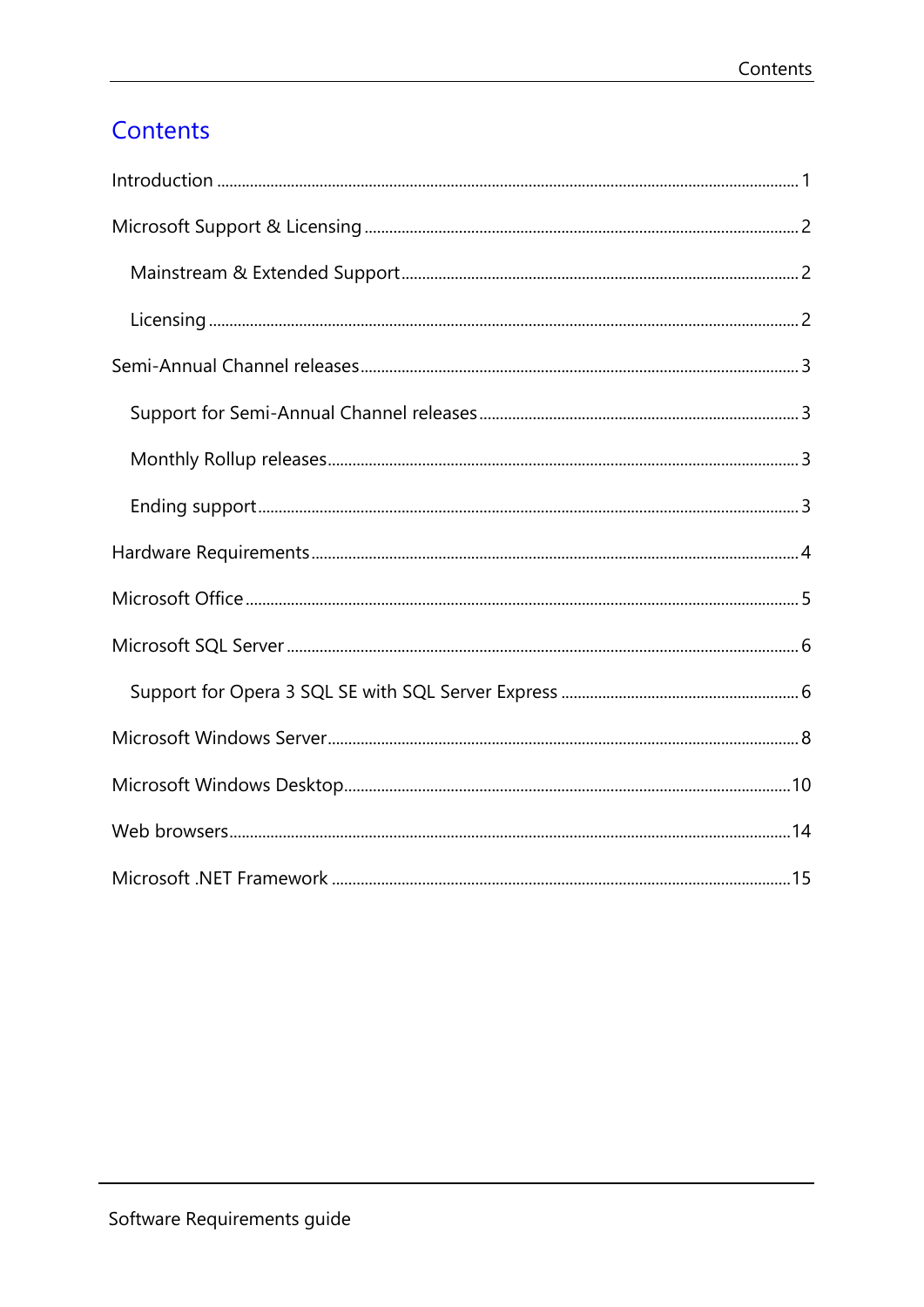## <span id="page-3-0"></span>Introduction

This guide lists the supported software products and environments for the latest available versions of Opera 3 SQL SE (Server Edition) and Opera 3 Standard.

This includes the supported editions of:

- [Microsoft Office](#page-7-1)
- [Microsoft SQL Server](#page-8-1)
- [Microsoft Windows Server](#page-10-1)
- [Microsoft Desktop editions](#page-12-1)
- [Web browsers.](#page-16-1)

The guide also includes details of the [Microsoft .NET Framework](#page-17-1) editions required.

This table lists the Opera editions and the databases used.

| <b>Opera Edition</b> | Databases used              |
|----------------------|-----------------------------|
| Opera 3 SQL SE       | <b>Microsoft SQL Server</b> |
| Opera 3 Standard     | Microsoft Visual Foxpro     |
|                      | <b>Microsoft SQL Server</b> |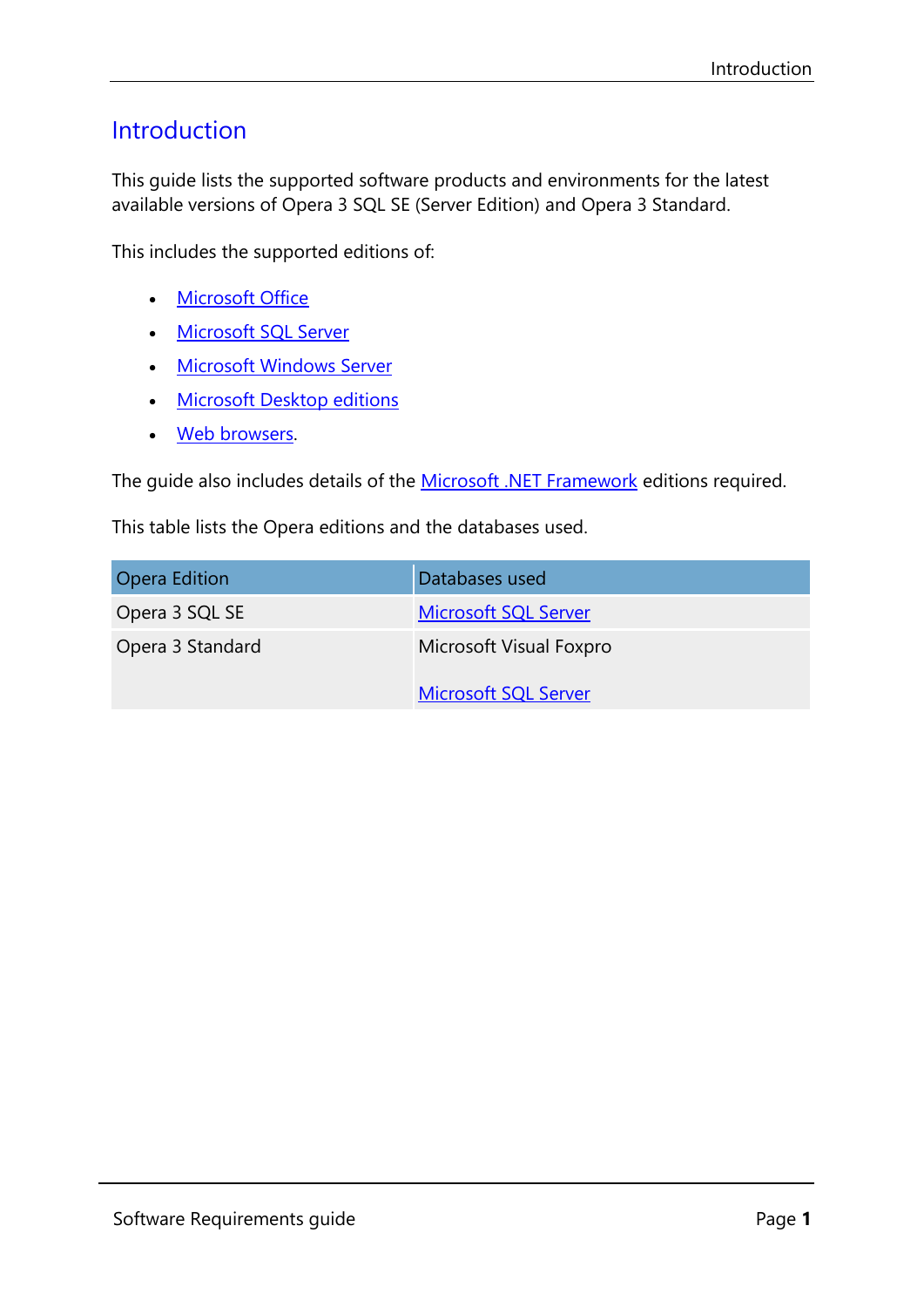## <span id="page-4-0"></span>Microsoft Support & Licensing

#### <span id="page-4-1"></span>Mainstream & Extended Support

Within the Mainstream Support period, Microsoft provides security updates and new features. Mainstream Support is provided for a minimum of five years. Extended Support is then provided for a minimum of five years but with less support. Security updates are still provided. Visit [support.microsoft.com](https://support.microsoft.com/) for details.

Visit the [support.microsoft.com](https://support.microsoft.com/en-gb/hub/4095338/microsoft-lifecycle-policy) for details of the Mainstream and Extended Support end dates

Opera is tested using, and supported for, Windows products mentioned in this guide that are under Microsoft Mainstream Support. Pegasus also offers support when Microsoft products are under Microsoft Extended Support, but those environments are not tested.

- We recommend that the version of the Microsoft software you use with Pegasus products is in Microsoft Mainstream Support. If you experience an environmental problem in Pegasus we will then be able to test using the same environment.
- Support from Pegasus Software will end when Microsoft extended support ends.
- Some Microsoft products are not supported at all for Opera 3 SQL SE. Check each section of this guide for details.

#### <span id="page-4-2"></span>**Licensing**

A separate SQL Server Licensing guide from Pegasus Software is available at [docs.pegasus.co.uk.](https://docs.pegasus.co.uk/Guides/Latest/SQL_Server_Licensing_Guide.pdf)

The product licensing terms and licensing programs for Microsoft desktop and server operating systems are explained at [www.microsoft.com/en-us/licensing.](www.microsoft.com/en-us/licensing)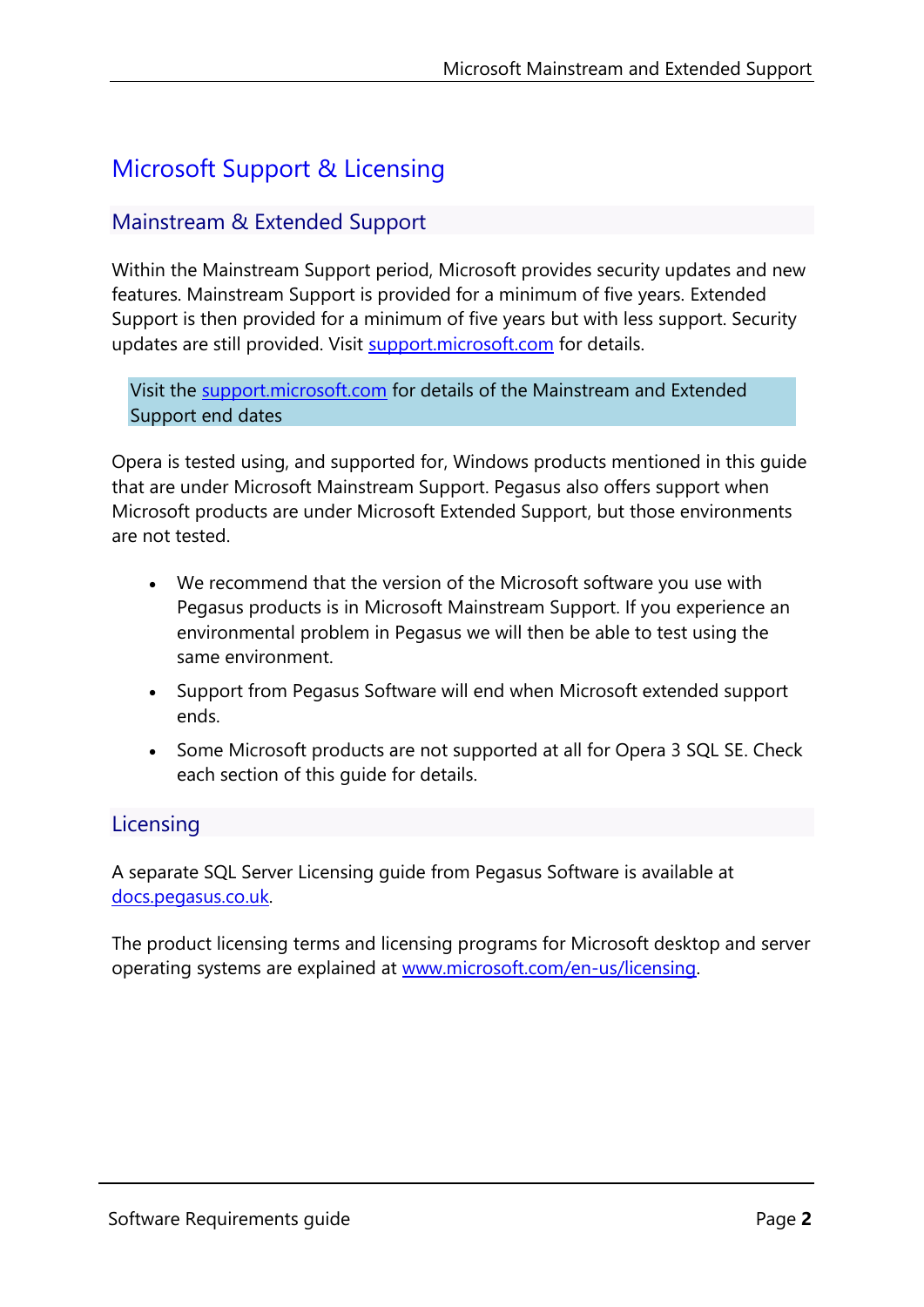## <span id="page-5-0"></span>Semi-Annual Channel releases

The Microsoft Semi-Annual channel is a twice-per-year feature update that releases around March and September, with an 18-month servicing period for each release.

#### <span id="page-5-1"></span>Support for Semi-Annual Channel releases

The testing of Semi-Annual Channel releases to a Microsoft platform that is supported by Pegasus is achieved in two stages.

- 1. When Microsoft announces a Semi Annual Channel release as a Release Candidate to the Community Technology Preview (CTP) group (Pegasus is included in this), we run installation tests in those environments. At this Release Candidate stage Pegasus does not offer support for the Semi Annual Channel release.
- 2. When Microsoft announces a Semi Annual Channel release has been released to manufacturing, Pegasus runs further tests to ensure that the stability, functionality, performance and locking of our products have not be affected.

After the second stage, if all testing has been successful Pegasus then offers support for the Semi Annual Channel release.

#### <span id="page-5-2"></span>Monthly Rollup releases

Please note that Pegasus does not test Microsoft Monthly Rollup releases and so does not offer support for those releases. For a description from Microsoft about Monthly Rollup releases, please visit [support.microsoft.com/en](https://support.microsoft.com/en-us/help/824684/description-of-the-standard-terminology-that-is-used-to-describe-micro)[us/help/824684/description-of-the-standard-terminology-that-is-used-to-describe](https://support.microsoft.com/en-us/help/824684/description-of-the-standard-terminology-that-is-used-to-describe-micro)[micro.](https://support.microsoft.com/en-us/help/824684/description-of-the-standard-terminology-that-is-used-to-describe-micro)

#### <span id="page-5-3"></span>Ending support

Pegasus may decide to drop the support of a product on a new platform or a Semi Annual Update, but notice will be given of that decision.

For details please visit [docs.microsoft.com/en-us/windows-server/get](https://docs.microsoft.com/en-us/windows-server/get-started/semi-annual-channel-overview)[started/semi-annual-channel-overview](https://docs.microsoft.com/en-us/windows-server/get-started/semi-annual-channel-overview) and [www.microsoft.com/en](https://www.microsoft.com/en-us/itpro/windows-10/release-information)[us/itpro/windows-10/release-information.](https://www.microsoft.com/en-us/itpro/windows-10/release-information)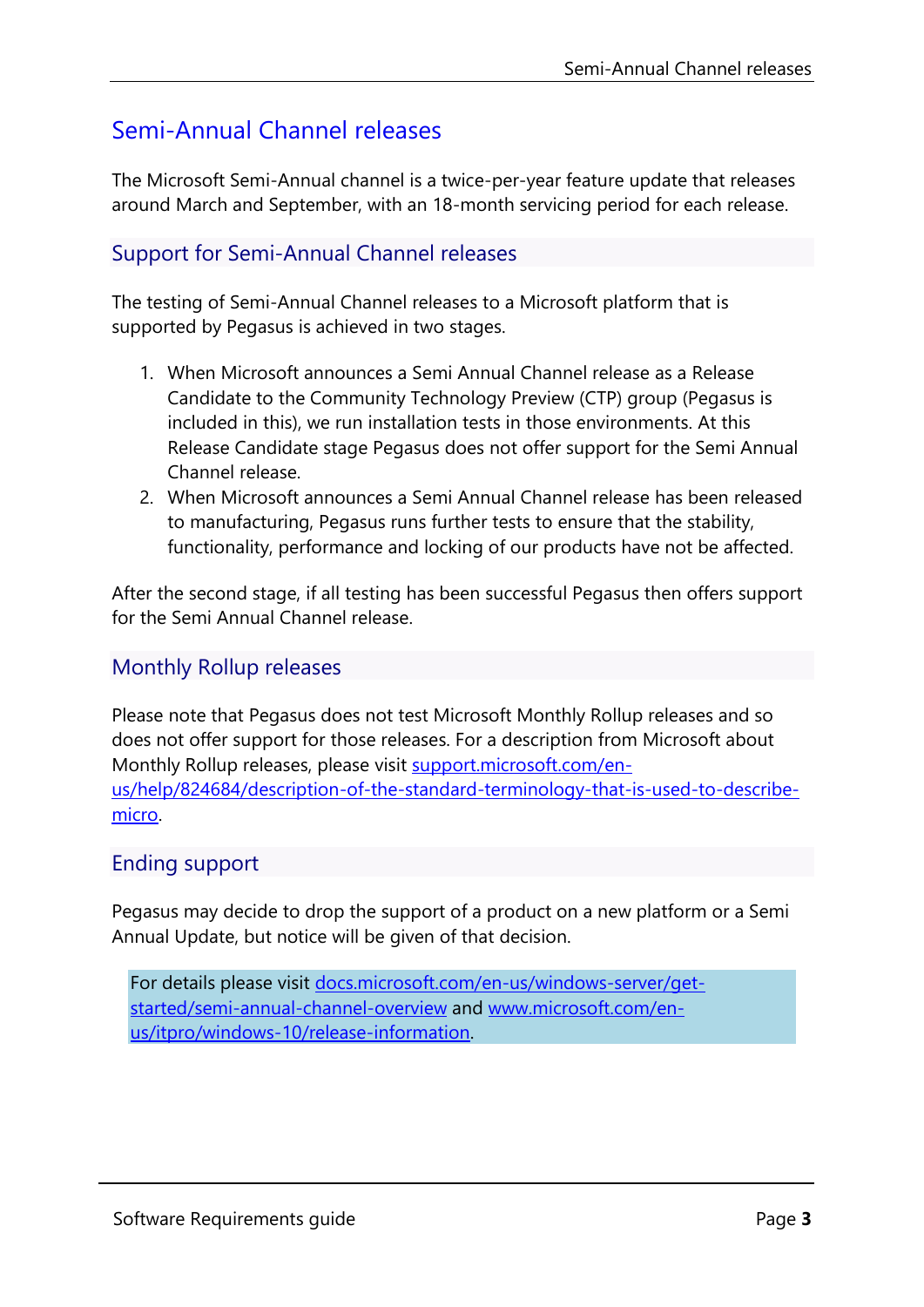## <span id="page-6-0"></span>Hardware Requirements

This guide does not provide information about hardware requirements. Please check the Microsoft website for hardware requirements for the relevant environment.

Please keep these points in mind when making decisions on hardware purchases. System performance of each PC and server depends on the following:

- the processing power
- how computers are configured, and what Windows features are installed
- the number of applications running, including anti-virus utilities, backup utilities, screen savers, and power savers
- the number of users in Opera and the amount of Opera data throughput and the number of locations where Opera is used
- whether the Opera Client installation is used on the file server, adding an additional load on the server.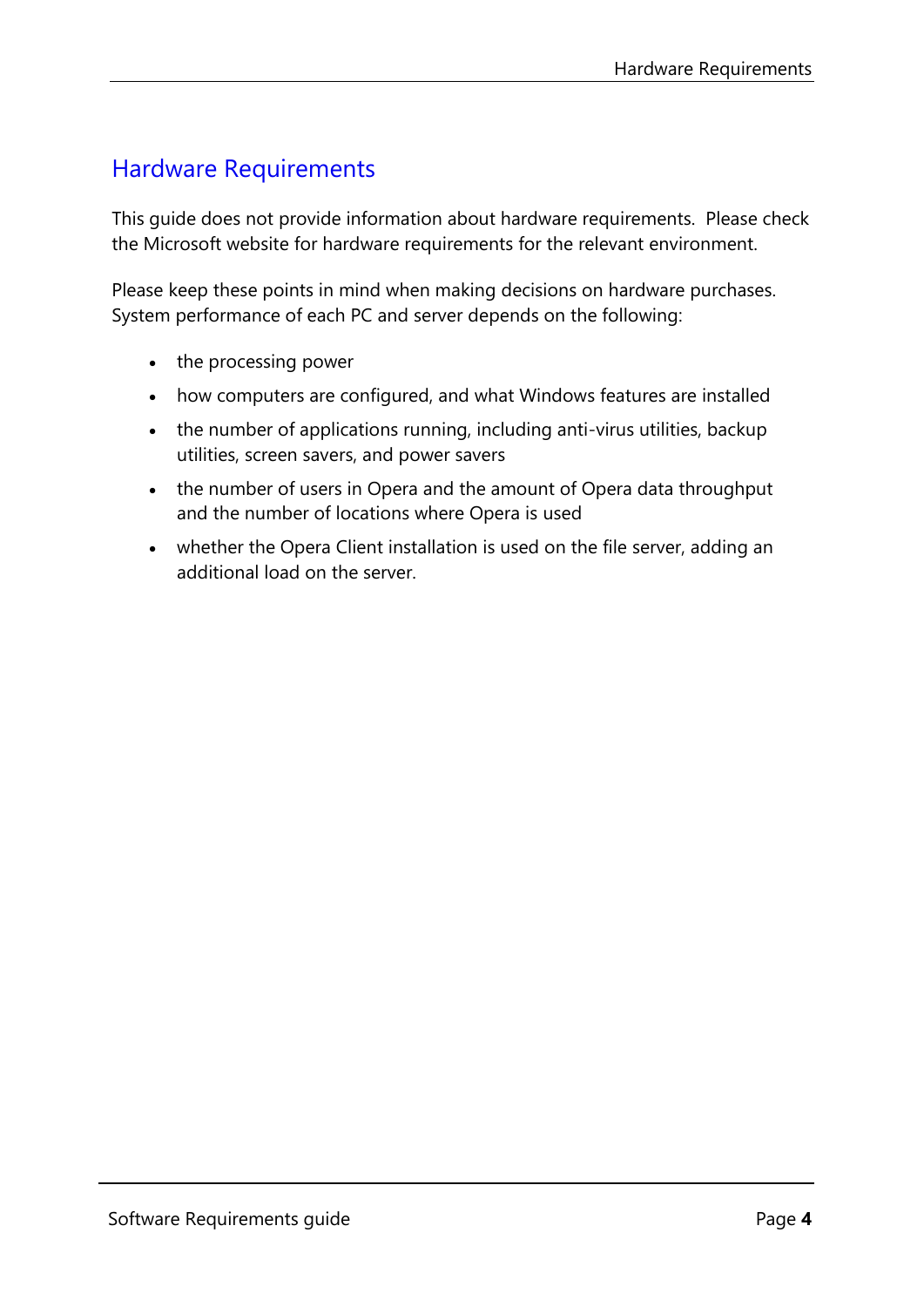## <span id="page-7-1"></span><span id="page-7-0"></span>Microsoft Office

|                                                           | Supported with           |                     |                                       |
|-----------------------------------------------------------|--------------------------|---------------------|---------------------------------------|
| Edition                                                   | Opera 3<br><b>SQL SE</b> | Opera 3<br>Standard | <b>Microsoft Support</b>              |
| Office 2021, Office 2019 and<br>Office 2016, Version 2108 | Yes <sup>*</sup>         | Yes <sup>*</sup>    | Mainstream support<br>ends 10/10/2023 |
| Office 2019 and Office 2016,<br>Version 2102              | Yes*                     | Yes*                | Mainstream support<br>ends 13/09/2022 |
| Office 2019 and Office 2016,<br>Version 2008              | Yes*                     | Yes*                | Mainstream support<br>ends 14/10/2025 |
| Office 2013 Service Pack 1                                | <b>Yes</b>               | Yes                 | Extended support ends<br>11/04/2023   |
| Microsoft Office 365 Desktop<br>edition                   | Yes                      | Yes                 | See Microsoft website                 |

Supported Microsoft Word, Excel and Outlook editions:

\* 32 and 64-bit supported.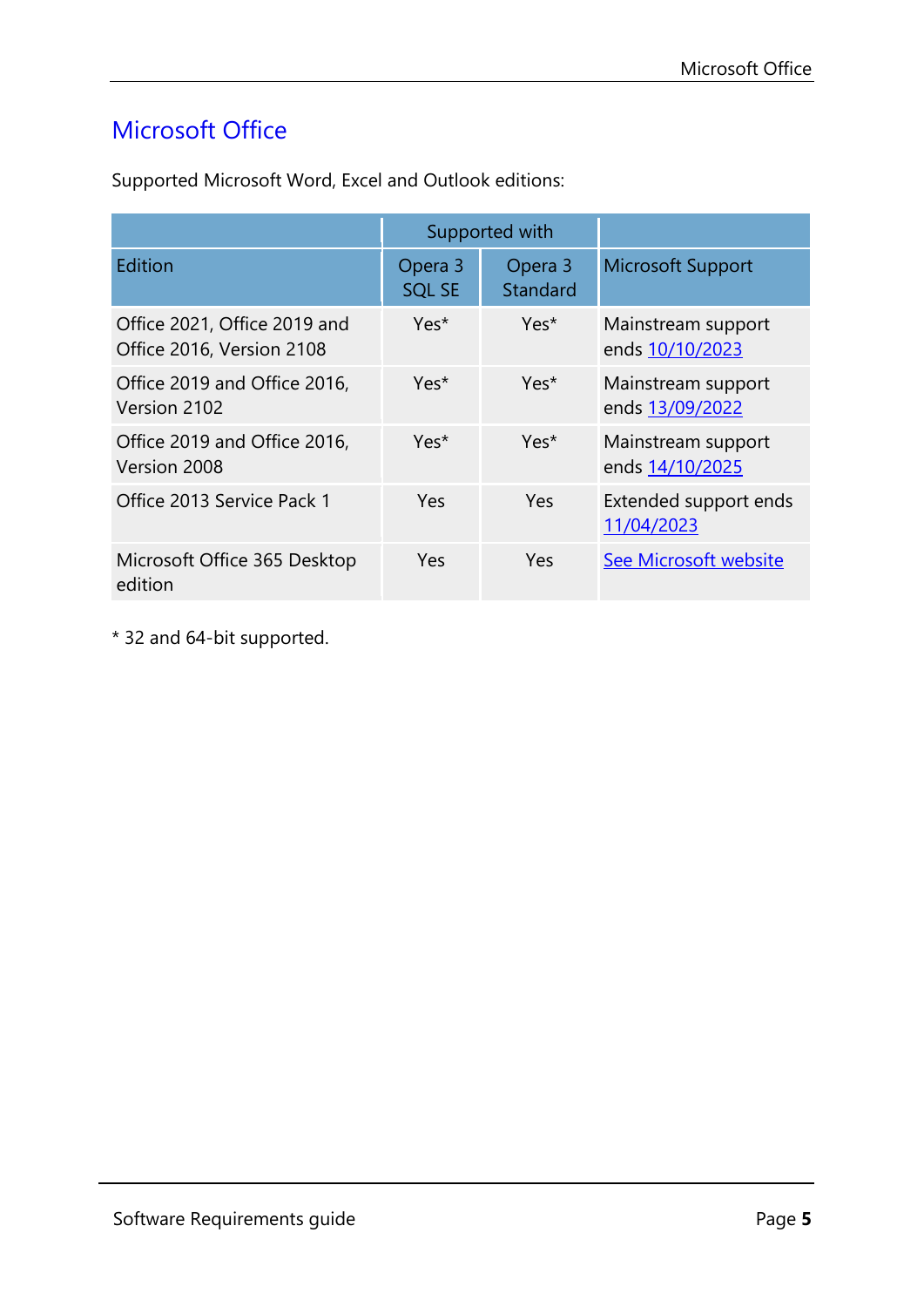## <span id="page-8-1"></span><span id="page-8-0"></span>Microsoft SQL Server

SQL Server Express editions can be used for Opera 3 SQL SE, Pegasus Stocktake, Pegasus Scheduler and Pegasus Document Management.

SQL Server Express cannot be used for Opera 3 SQL.

For help with licensing, see the SQL Server Licensing quide on the Pegasus Help Centre.

Supported Microsoft SQL Server Standard and Enterprise editions:

|                                     | Supported with           |                     |                                       |
|-------------------------------------|--------------------------|---------------------|---------------------------------------|
| Edition                             | Opera 3<br><b>SQL SE</b> | Opera 3<br>Standard | <b>Microsoft Support</b>              |
| SQL Server 2019                     | Yes                      | $No*$               | Mainstream support ends<br>11/07/2025 |
| SQL Server 2017                     | Yes                      | Yes                 | Mainstream support ends<br>11/10/2022 |
| SQL Server 2016<br>(Service Pack 2) | Yes                      | Yes                 | Extended support ends<br>14/07/2026   |
| SQL Server 2014<br>(Service Pack 3) | Yes                      | Yes                 | Extended support ends<br>09/07/2024   |
| SQL Server 2012<br>(Service Pack 4) | <b>No</b>                | Yes                 | Extended support ends<br>12/07/2022   |

Supported Microsoft SQL Server Express edition:

|                                   | Supported with           |                     |                                       |
|-----------------------------------|--------------------------|---------------------|---------------------------------------|
| Edition                           | Opera 3 SQL<br><b>SE</b> | Opera 3<br>Standard | Microsoft Support                     |
| SQL Server 2019<br><b>Express</b> | <b>Yes</b>               | $No*$               | Mainstream support ends<br>11/10/2025 |
| SQL Server 2017<br><b>Express</b> | Yes                      | No.                 | Mainstream support ends<br>11/10/2022 |

\*Opera 3 Standard (Visual Foxpro) users can use SQL Server 2019 Express for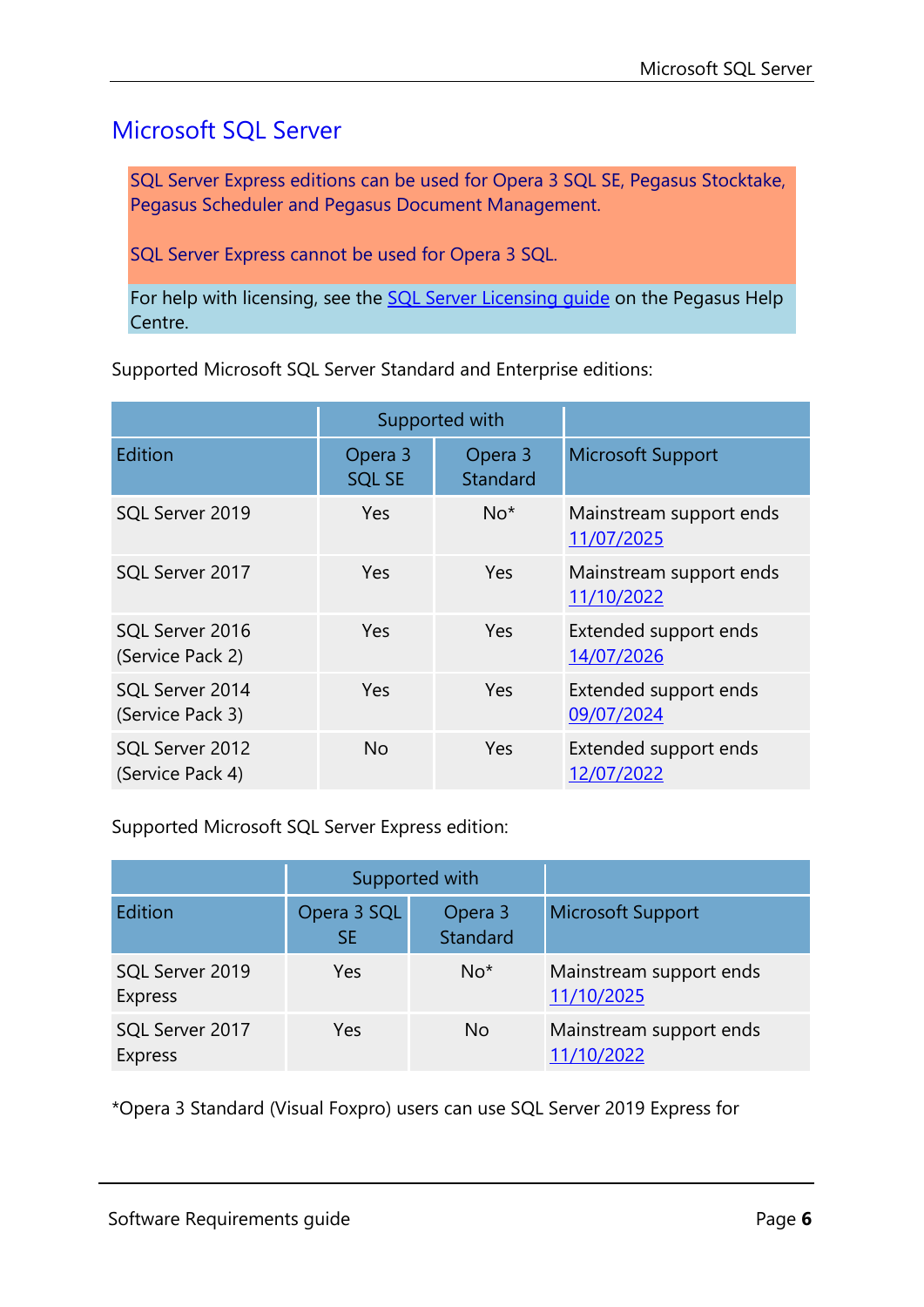installation of Pegasus Scheduler and Pegasus Stocktake.

#### Support for Opera 3 SQL SE with SQL Server Express

Infor agrees that it will support SQL Server Express edition ("SQL Express") with Opera 3 SQL SE, however due to certain known limitations with SQL Express, such support is granted subject to the following conditions: (i) it is the Partner's sole responsibility to ensure that the specification of SQL Express meets the End User's technical requirements (as may be amended from time to time); and (ii) in the event that the End User suffers any degradation in operation due to its use of SQL Express, Partner will procure that the End User upgrades to a full SQL server deployment as soon as reasonably practicable. Infor shall provide the specifications for SQL Express in its online documentation and installation guides. Infor accepts no liability whatsoever due to Partner's failure to meet the conditions set out above.

For a comparison of the Express, Standard and Enterprise editions, see [www.microsoft.com/en-us/sql-server/sql-server-2017-editions.](http://www.microsoft.com/en-us/sql-server/sql-server-2017-editions)

For Processor, Memory, and Operating System Requirements, see [docs.microsoft.com/en-us/sql/sql-server/install/hardware-and-software](docs.microsoft.com/en-us/sql/sql-server/install/hardware-and-software-requirements-for-installing-sql-server?view=sql-server-2017)[requirements-for-installing-sql-server?view=sql-server-2017.](docs.microsoft.com/en-us/sql/sql-server/install/hardware-and-software-requirements-for-installing-sql-server?view=sql-server-2017)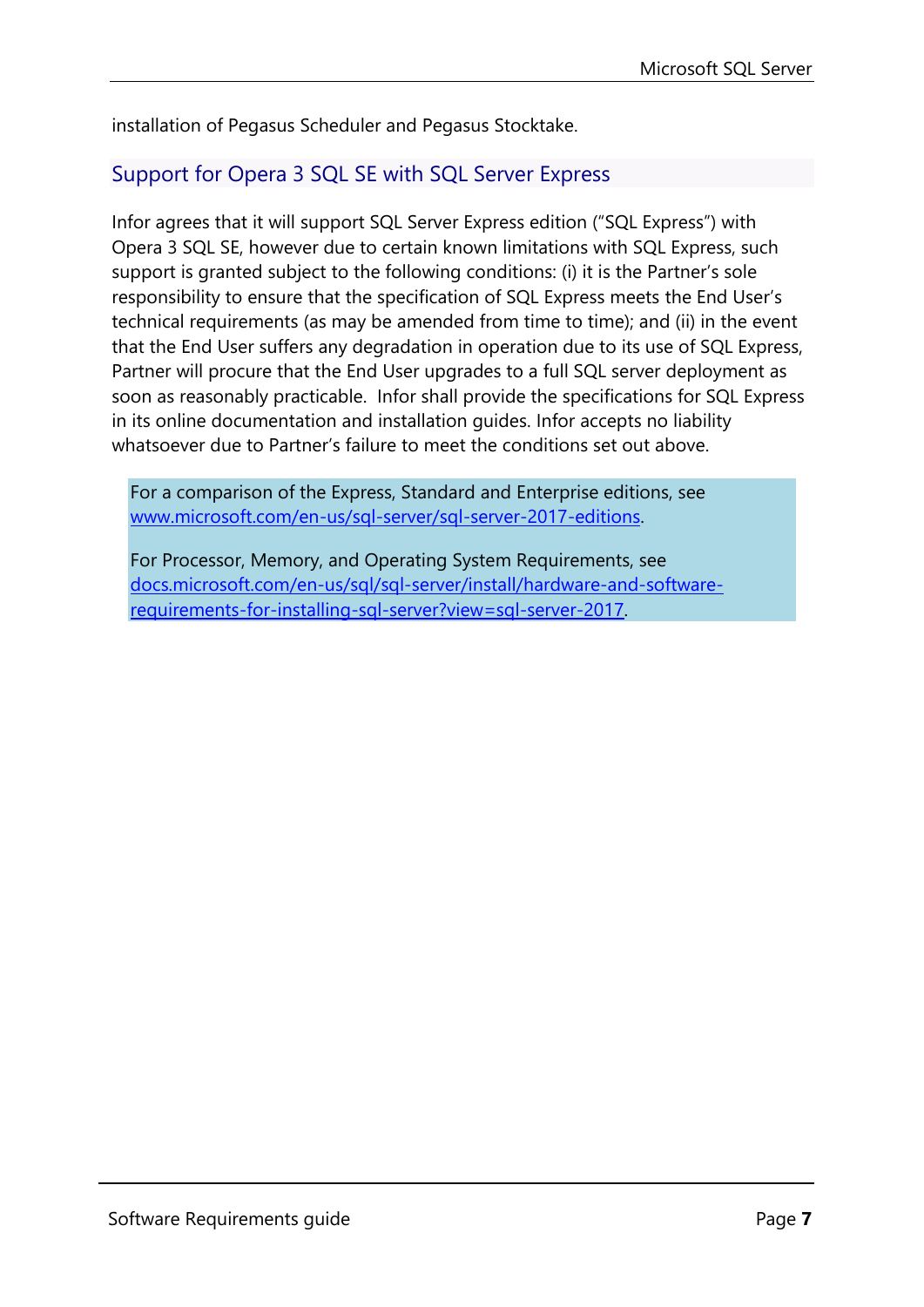## <span id="page-10-1"></span><span id="page-10-0"></span>Microsoft Windows Server

Servers should have at least 16 GB of RAM.

Terminal Services implementations should be installed on an independent server.

Supported Microsoft Windows Server editions:

|                                                 | Supported with |                                                                                                                               |                                          |
|-------------------------------------------------|----------------|-------------------------------------------------------------------------------------------------------------------------------|------------------------------------------|
| Edition                                         | Opera 3 SQL SE | Opera 3<br>Standard                                                                                                           | Microsoft<br>Support                     |
| <b>Windows Server</b><br>Standard 2019          | Yes            | Yes                                                                                                                           | Mainstream<br>support ends<br>09/01/2024 |
| <b>Windows Server</b><br><b>Essentials 2019</b> | Yes            | Yes                                                                                                                           | Mainstream<br>support ends<br>09/01/2024 |
| <b>Windows Server</b><br>Standard 2016          | Yes            | Yes                                                                                                                           | Extended<br>support ends<br>11/01/2027   |
| <b>Windows Server</b><br>Standard 2012 R2       | <b>No</b>      | Yes                                                                                                                           | Extended<br>support ends<br>10/10/2023   |
| <b>Windows Server</b><br>Standard 2012          | <b>No</b>      | Yes                                                                                                                           | Extended<br>support ends<br>10/10/2023   |
| <b>Windows Server</b><br><b>Essentials 2012</b> | <b>No</b>      | No (not a<br>Microsoft<br>supported<br>platform for<br>.NET<br><b>Framework</b><br>4.7.2 required<br>for Opera 3<br>$(2.60+)$ | Extended<br>support ends<br>10/10/2023   |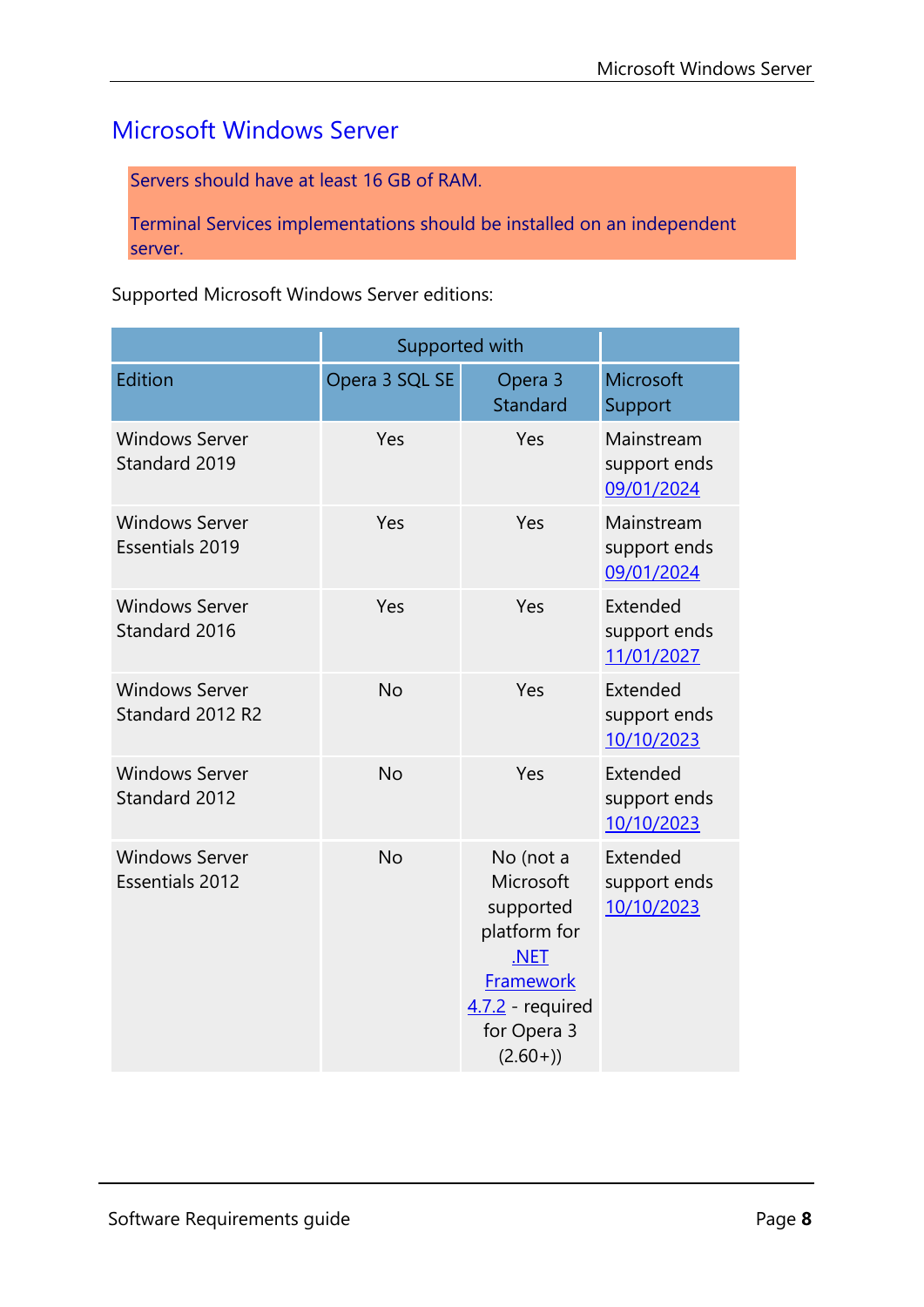|                                                                          | Supported with |                                                                                                                          |                           |
|--------------------------------------------------------------------------|----------------|--------------------------------------------------------------------------------------------------------------------------|---------------------------|
| Edition                                                                  | Opera 3 SQL SE | Opera 3<br>Standard                                                                                                      | Microsoft<br>Support      |
| <b>Windows Small</b><br><b>Business Server</b><br><b>Essentials 2011</b> | <b>No</b>      | No (not a<br>Microsoft<br>supported<br>platform for<br>.NET<br>Framework<br>$4.7.2$ required<br>for Opera 3<br>$(2.60+)$ | Depends on<br>components. |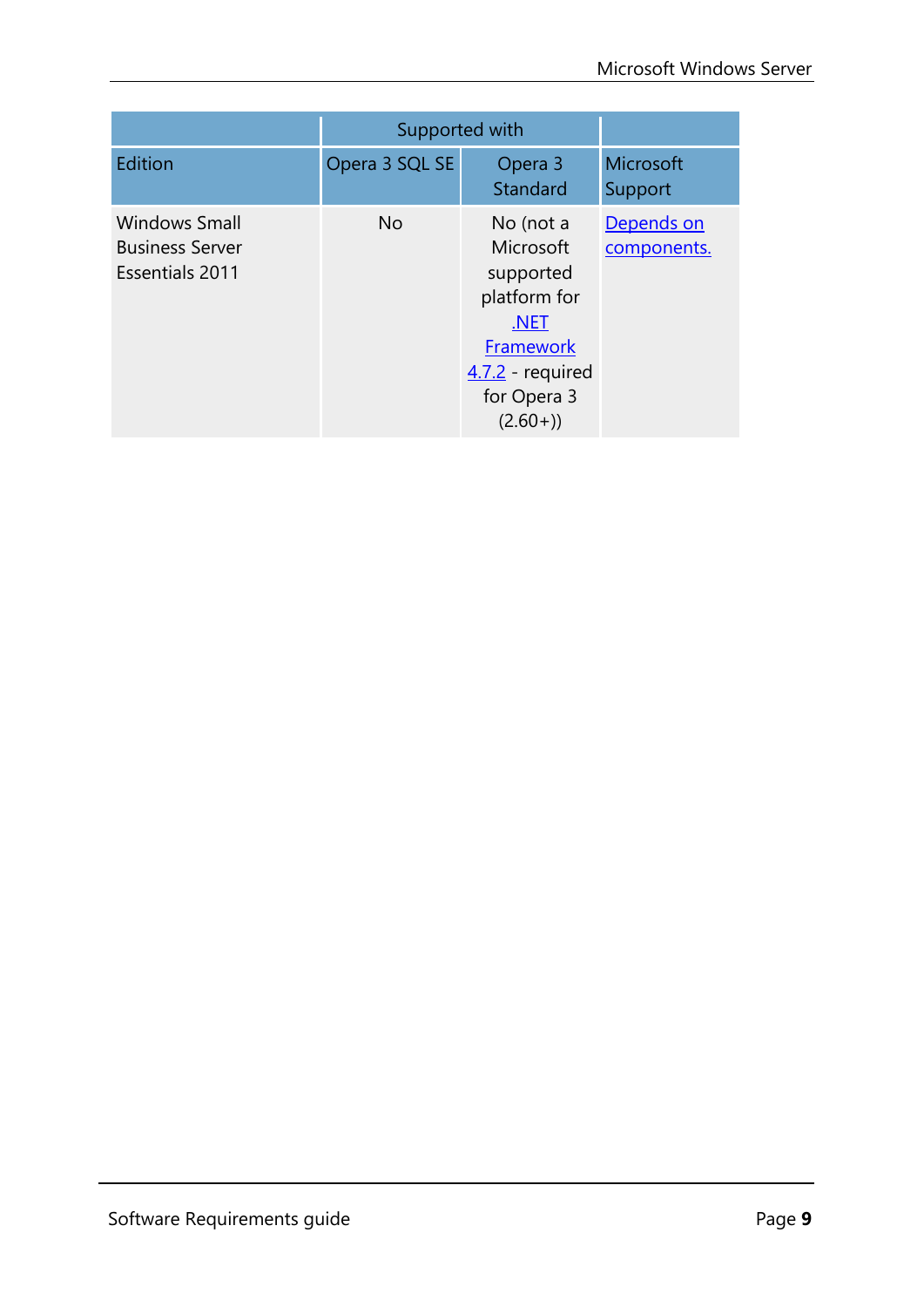## <span id="page-12-1"></span><span id="page-12-0"></span>Microsoft Windows Desktop

PCs running Microsoft Windows desktop editions should not be used as servers.

Supported Microsoft Windows desktop editions:

|                          | Supported with           |                     |                                                                       |
|--------------------------|--------------------------|---------------------|-----------------------------------------------------------------------|
| Edition                  | Opera 3 SQL<br><b>SE</b> | Opera 3<br>Standard | Microsoft<br>Support                                                  |
| Windows 11, version 21H2 |                          |                     |                                                                       |
| Enterprise               | Yes                      | Yes                 | Mainstream<br>support ends<br>13/12/2023                              |
| Pro                      | Yes                      | Yes                 | Mainstream<br>support ends<br>13/12/2023                              |
| Windows 10, version 21H2 |                          |                     |                                                                       |
| Enterprise               | Yes                      | Yes                 | Mainstream<br>support ends<br>13/12/2023                              |
| Pro                      | Yes                      | Yes                 | Mainstream<br>support ends<br>13/12/2023                              |
| Windows 10, version 21H1 |                          |                     |                                                                       |
| Enterprise               | Yes                      | Yes                 | Mainstream<br>support ends<br>13/12/2022                              |
| Pro                      | Yes                      | Yes                 | Mainstream<br>support ends<br>13/12/2022                              |
| Windows 10, version 20H2 |                          |                     |                                                                       |
| Enterprise               | Yes                      | Yes                 | Mainstream<br>support ended<br>10/05/2022<br>(See the Review<br>Note) |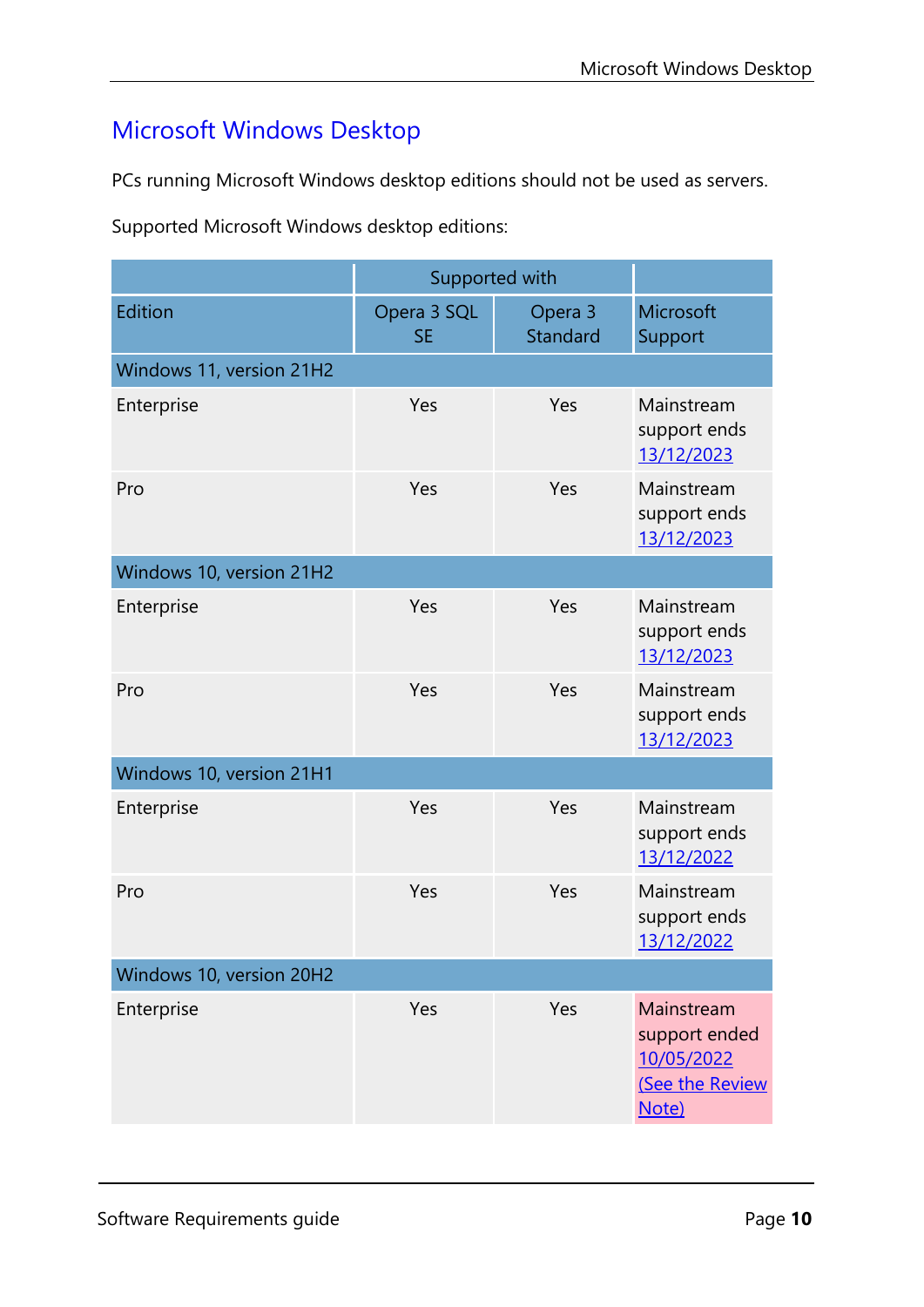|                          | Supported with           |                     |                                                                       |
|--------------------------|--------------------------|---------------------|-----------------------------------------------------------------------|
| Edition                  | Opera 3 SQL<br><b>SE</b> | Opera 3<br>Standard | Microsoft<br>Support                                                  |
| Pro                      | Yes                      | Yes                 | Mainstream<br>support ended<br>10/05/2022<br>(See the Review<br>Note) |
| Windows 10, version 2004 |                          |                     |                                                                       |
| Enterprise               | Yes                      | Yes                 | Mainstream<br>support ended<br>14/12/2021<br>(See the Review<br>Note) |
| Pro                      | Yes                      | Yes                 | Mainstream<br>support ended<br>14/12/2021<br>(See the Review<br>Note) |
| Windows 10, version 1909 |                          |                     |                                                                       |
| Enterprise               | Yes                      | Yes                 | Mainstream<br>support ended<br>10/05/2022<br>(See the Review<br>Note) |
| Pro                      | Yes                      | Yes                 | Mainstream<br>support ended<br>11/05/2021<br>(See the Review<br>Note) |
| Windows 10, version 1903 |                          |                     |                                                                       |
| Enterprise               | Yes                      | Yes                 | Mainstream<br>support ended<br>08/12/2020<br>(See the Review<br>Note) |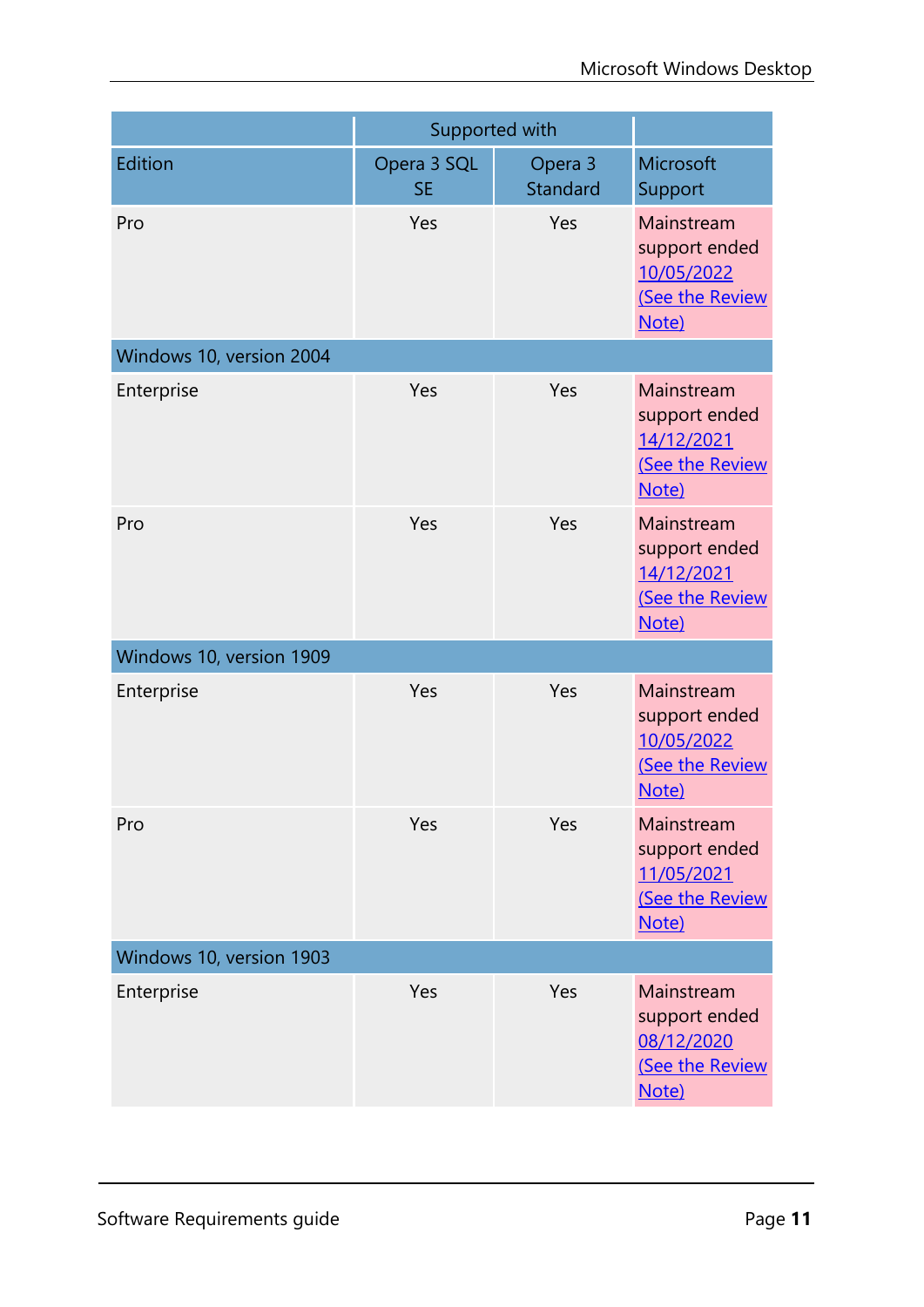|                          | Supported with           |                     |                                                                       |
|--------------------------|--------------------------|---------------------|-----------------------------------------------------------------------|
| Edition                  | Opera 3 SQL<br><b>SE</b> | Opera 3<br>Standard | Microsoft<br>Support                                                  |
| Pro                      | Yes                      | Yes                 | Mainstream<br>support ended<br>08/12/2020<br>(See the Review<br>Note) |
| Windows 10, version 1809 |                          |                     |                                                                       |
| Enterprise               | Yes                      | Yes                 | Mainstream<br>support ended<br>11/05/2021<br>(See the Review<br>Note) |
| Pro                      | Yes                      | Yes                 | Mainstream<br>support ended<br>10/11/2020<br>(See the Review<br>Note) |
| Windows 10, version 1803 |                          |                     |                                                                       |
| Enterprise               | Yes                      | Yes                 | Mainstream<br>support ended<br>10/11/2021<br>(See the Review<br>Note) |
| Pro                      | Yes                      | Yes                 | Mainstream<br>support ended<br>12/11/2019<br>(See the Review<br>Note) |
| Windows 10, version 1709 |                          |                     |                                                                       |
| Enterprise               | Yes                      | Yes                 | Mainstream<br>support ended<br>11/05/2021<br>(See the Review<br>Note) |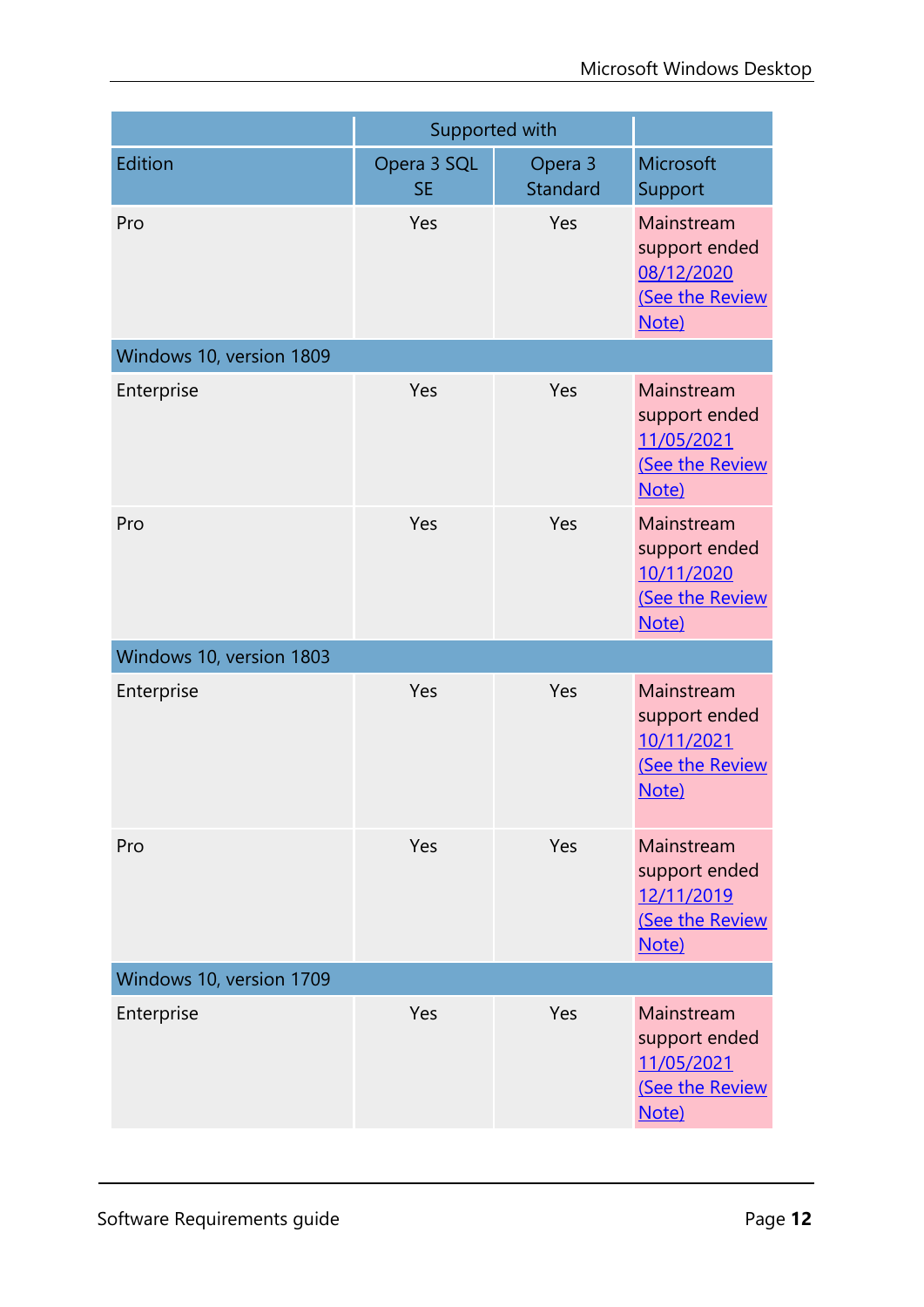|                                 | Supported with           |                     |                                                                       |
|---------------------------------|--------------------------|---------------------|-----------------------------------------------------------------------|
| Edition                         | Opera 3 SQL<br><b>SE</b> | Opera 3<br>Standard | Microsoft<br>Support                                                  |
| Pro                             | Yes                      | Yes                 | Mainstream<br>support ended<br>09/04/2019<br>(See the Review<br>Note) |
| <b>Earlier Windows editions</b> |                          |                     |                                                                       |
| Windows 8.1                     | <b>No</b>                | Yes                 | Extended<br>support ends<br>10/01/2023                                |

For further details of Windows-as-a-Service please refer to <https://docs.microsoft.com/en-us/windows/deployment/update/waas-overview>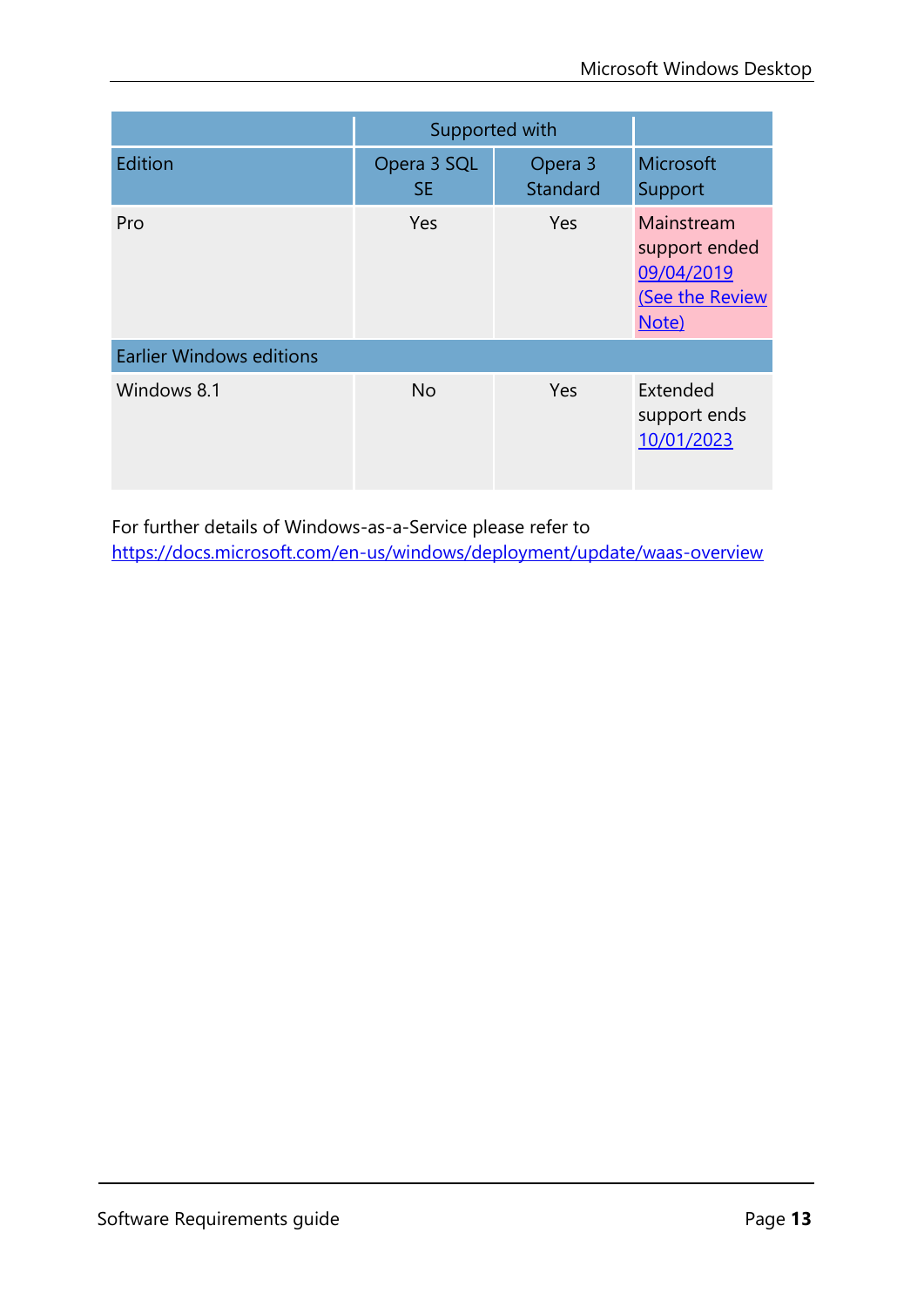### <span id="page-16-1"></span><span id="page-16-0"></span>Web browsers

Supported web browsers:

- Microsoft Edge
- Microsoft Internet Explorer 11.x
- Google Chrome (latest version).